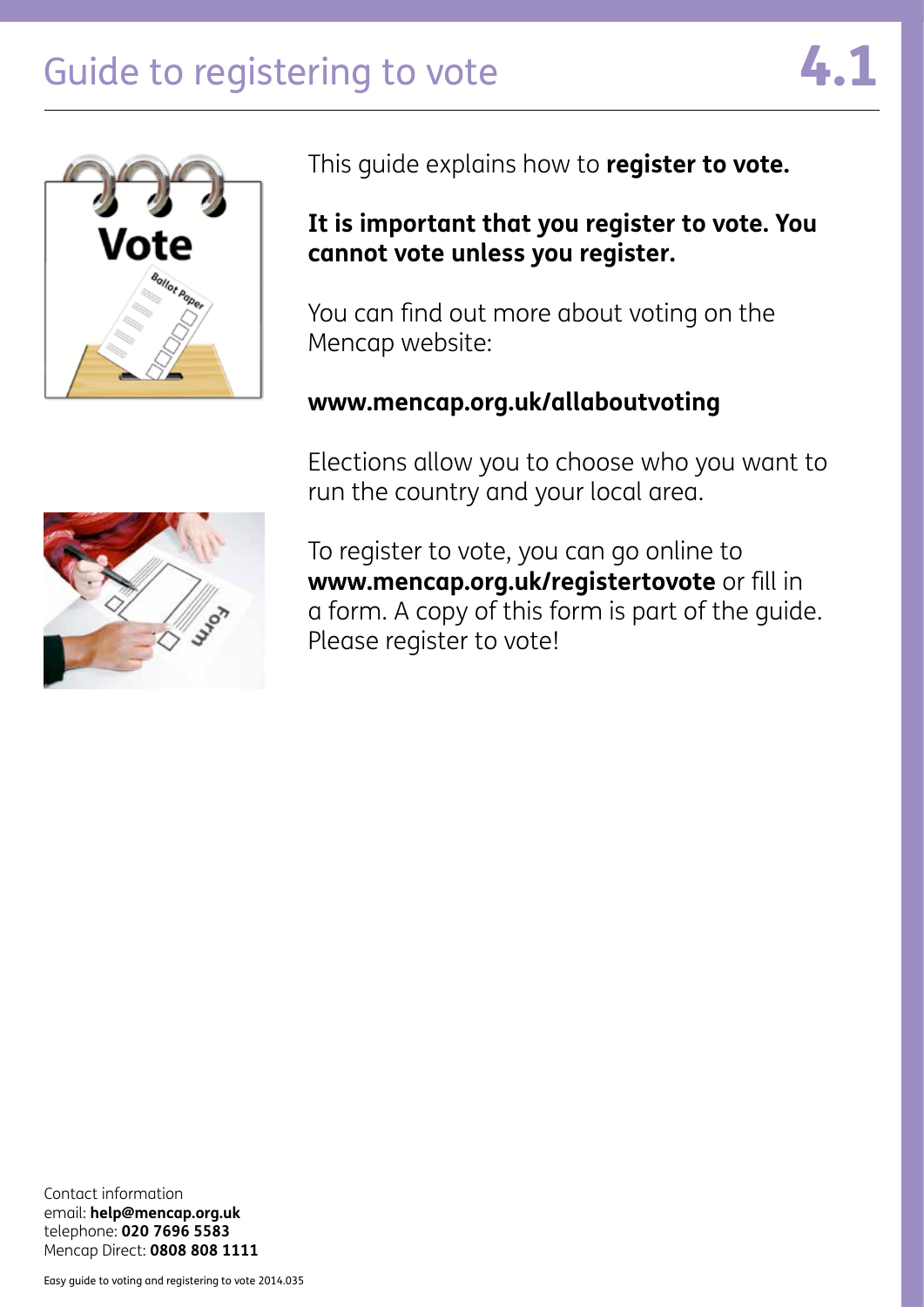





**Jasmin Baines** 16 High Street Sunnyfield PTI IAB

# **Completing an electoral registration paper form**

The form has four sections:

- Your name
- Your address
- Other information
- Declaration

# **Your name**

You will need to write your first names, your last name, your title (Mr, Ms, Mrs etc.) and your nationality.

You may have changed your name in the last 12 months. For example, you may have become married.

If you have changed your name, you should write your old name and when you changed your name.

You will need to write your date of birth.

### **Your address**

Next, fill in your address and post code in the Address section.

You may have changed address in the last 12 months. You should write your previous address if you have moved house in the last 12 months.

> Contact information email: **help@mencap.org.uk** telephone: **020 7696 5583** Mencap Direct: **0808 808 1111**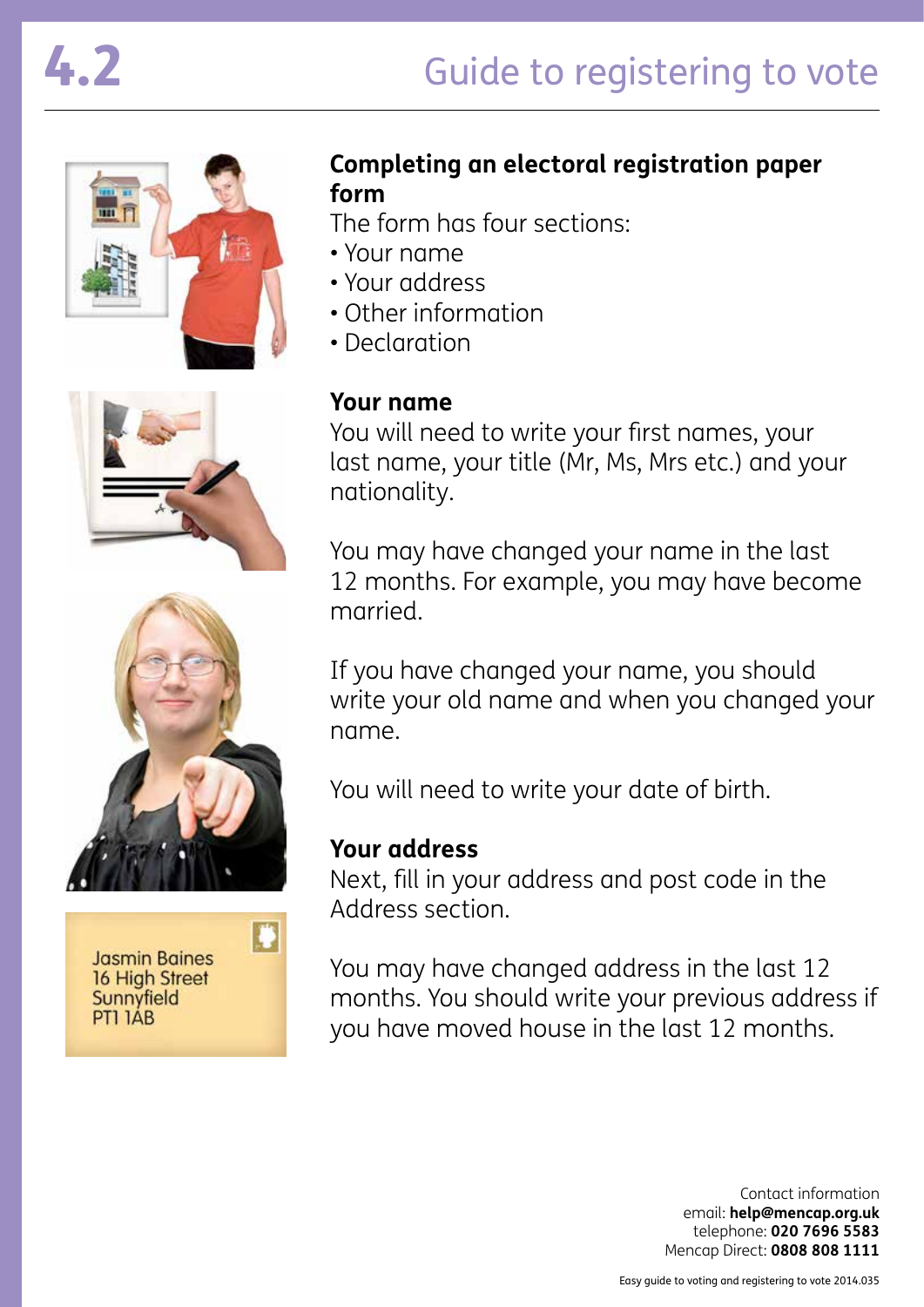# **Other information**

Please write your nationality. You may have more than one nationality. For example, you may be English and Bangladeshi. You should write all your nationalities.

Please fill in your National Insurance number. You should be able to find this on your payslip or any letters about your tax or your benefits.



#### **Declaration**

Next, fill in the Declaration section.

You will need to sign your name or make your mark and write the date.

Contact information email: **help@mencap.org.uk** telephone: **020 7696 5583** Mencap Direct: **0808 808 1111**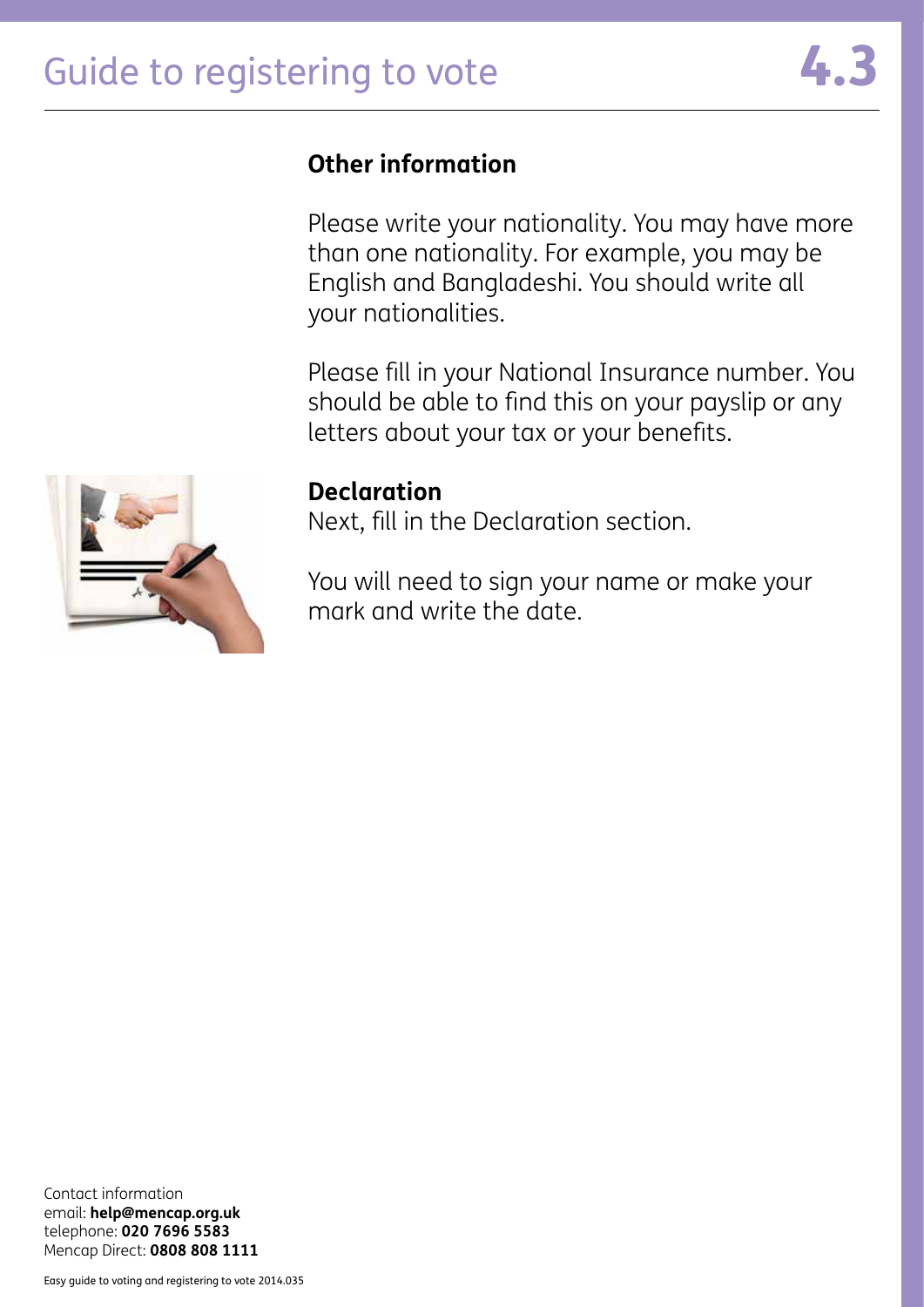# Guide to registering to vote





Now you need to post the form to your local electoral services team. They will make sure you hear about future elections before they happen.





Here is how you find out where to post the form:

- You can call **Mencap Direct** on **0808 808 1111**.
- Tell the operator you would like to find out the address for your local electoral service.
- The operator will ask for your postcode. They will then search online for the address of your local electoral services.
- Or you can search for your local electoral services on **www.aboutmyvote.co.uk**
- Once you have registered you will be sent a poll card when there is an election.

Contact information email: **help@mencap.org.uk** telephone: **020 7696 5583** Mencap Direct: **0808 808 1111**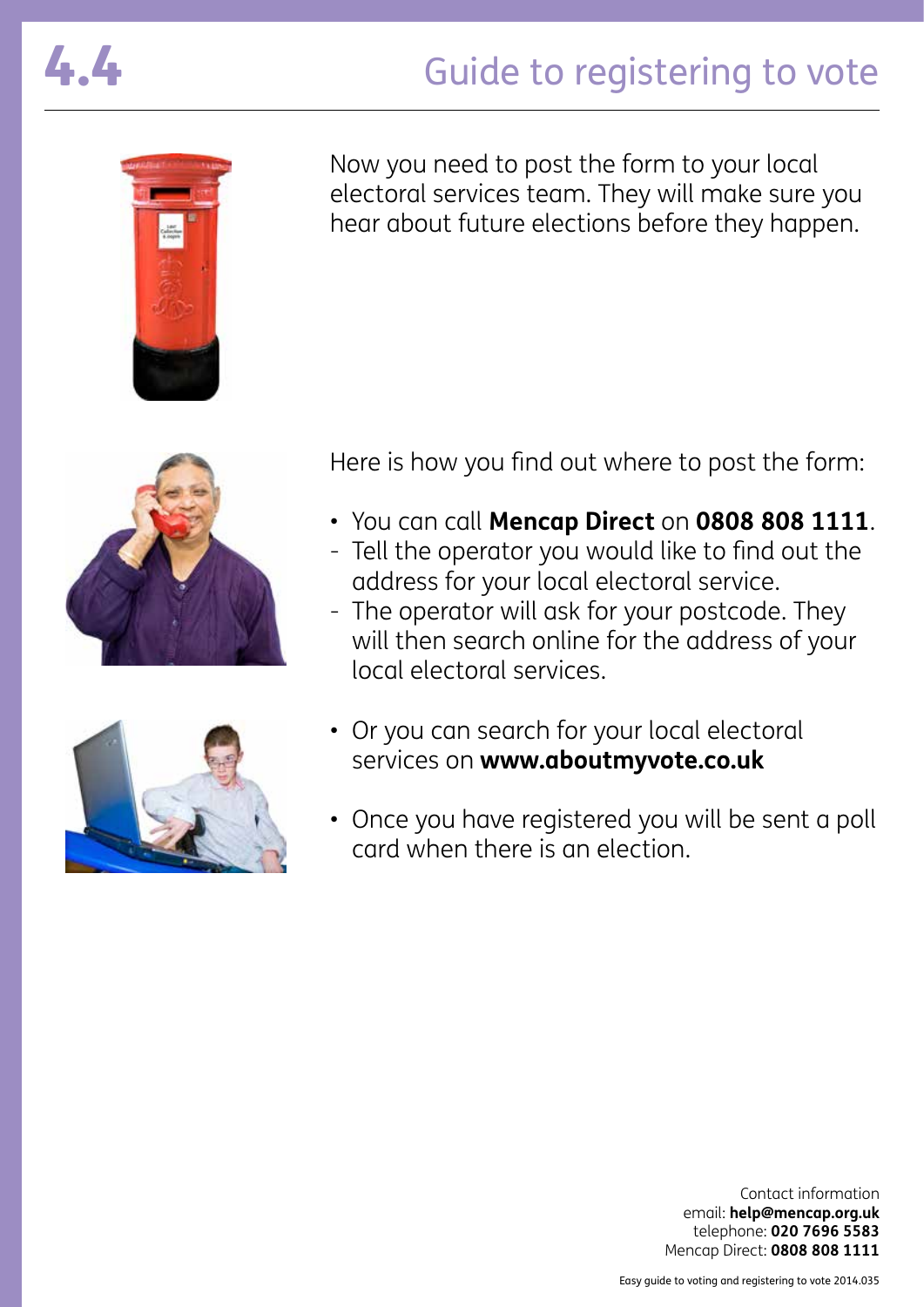



There are three ways to vote:

**• At a polling station** - Before an election you will be posted a poll card. Your poll card will tell you where your nearest polling station is. Your local polling station is where you can vote in person. Polling stations are often at churches, community centres and schools. However they can be in all sorts of places.



**• By post** - You will be sent a form similar to the registration form. You should fill out the postal vote application and send it to your local electoral services team. Before elections, you will receive a ballot paper in the post. It will tell you where and when to post it.



**• By proxy** - Voting by proxy means choosing someone else to vote for you. You need to fill in a new form to choose who will vote for you. This person can visit a polling station or apply for a postal vote in order to vote on your behalf.

Contact information email: **help@mencap.org.uk** telephone: **020 7696 5583** Mencap Direct: **0808 808 1111**